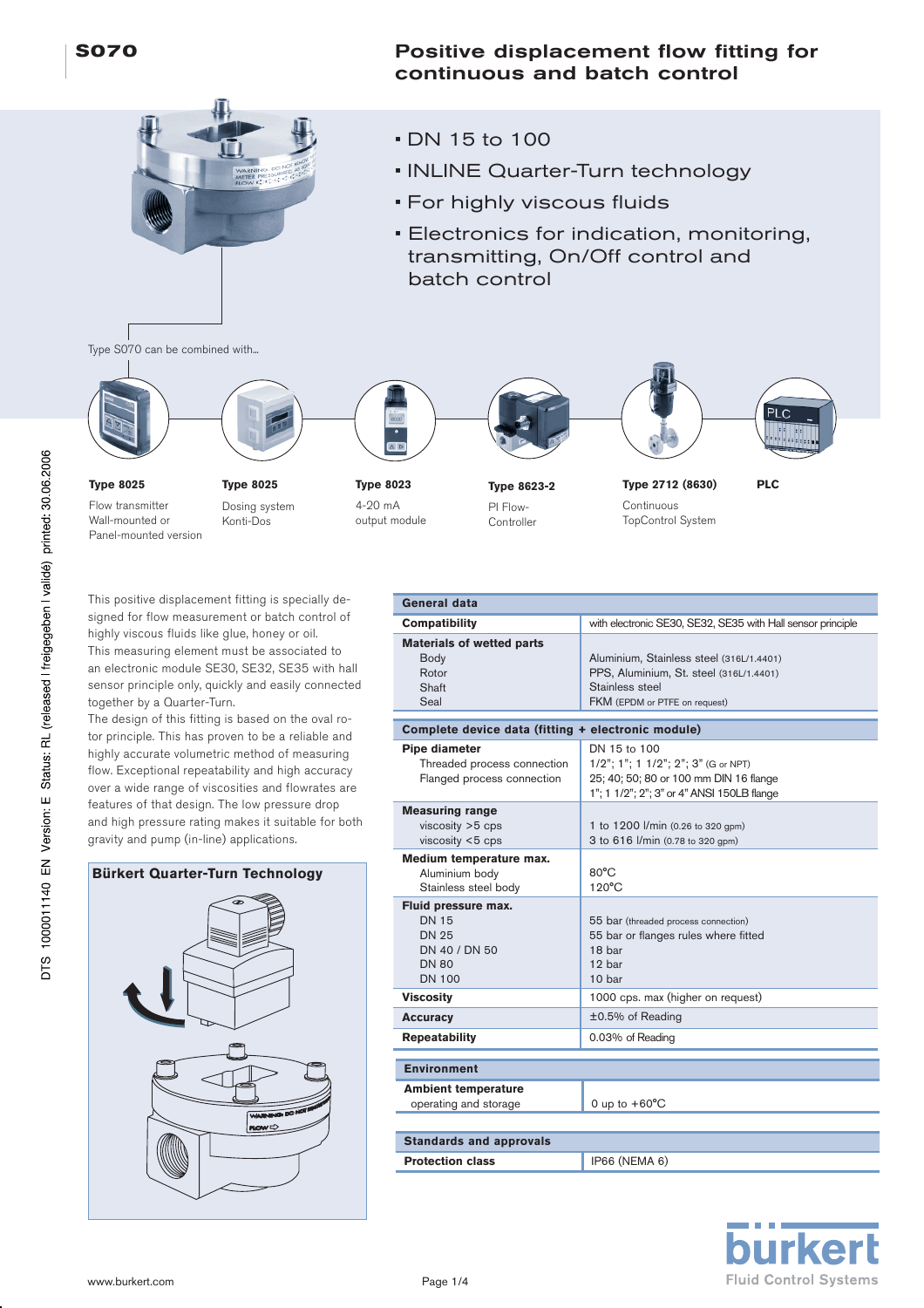### **Installation and operation**

The fitting can handle particle sizes up to 0.25 mm. To prevent damage from dirt or foreign matter, we strongly recommend the installation of a 60 mesh strainer as close as possible to the inlet side of the meter. The pipe must be filled with liquid and free from air bubbles. Avoid air purge of the system.

Ensure the fitting is installed so that the rotor shafts are always in a horizontal position. Flow direction is marked by an arrow on the body.

When fluid passes through the fitting, rotors turn. This rotation produces a measuring frequency in the associated hall sensor, which is proportional to the flow.





### **Dimensions [mm]**

A B D C E **Orifice DN A B Stainless steel B Aluminium CDE** 15 | 96 | 100 | 100 | 61 | 20 | 55 25 | 112 | 143 | 133 | 91 | 35 | 85 40 | 144 | 150 | 150 | 120 | 45 | 112 50 178 210 210 150 55 140 80 220 256 256 212 77 202 **Threaded connection**

#### **Flanged connection**



| <b>Orifice</b><br><b>DN</b> | A   | в<br>St.<br>St. | в<br>AI. | C   | D   | Е   | F  | G   | н    |     | K   |     |
|-----------------------------|-----|-----------------|----------|-----|-----|-----|----|-----|------|-----|-----|-----|
| 25                          | 112 | 170             | 170      | 91  | 35  | 115 | 16 | 108 | 16.0 | 1.6 | 1.6 | 85  |
| 40                          | 144 | 212             | 212      | 120 | 45  | 150 | 16 | 127 | 17.5 | 1.6 | 1.6 | 112 |
| 50                          | 178 | 240             | 214      | 150 | 55  | 165 | 18 | 152 | 19.0 | 1.6 | 1.6 | 140 |
| 80                          | 220 | 344             | 344      | 212 | 77  | 200 | 22 | 191 | 22.5 | 1.6 | 1.6 | 202 |
| 100                         | 291 | 385             | 385      | 230 | 108 | 220 | 22 | 229 | 22.5 | 1.6 | 1.6 | 234 |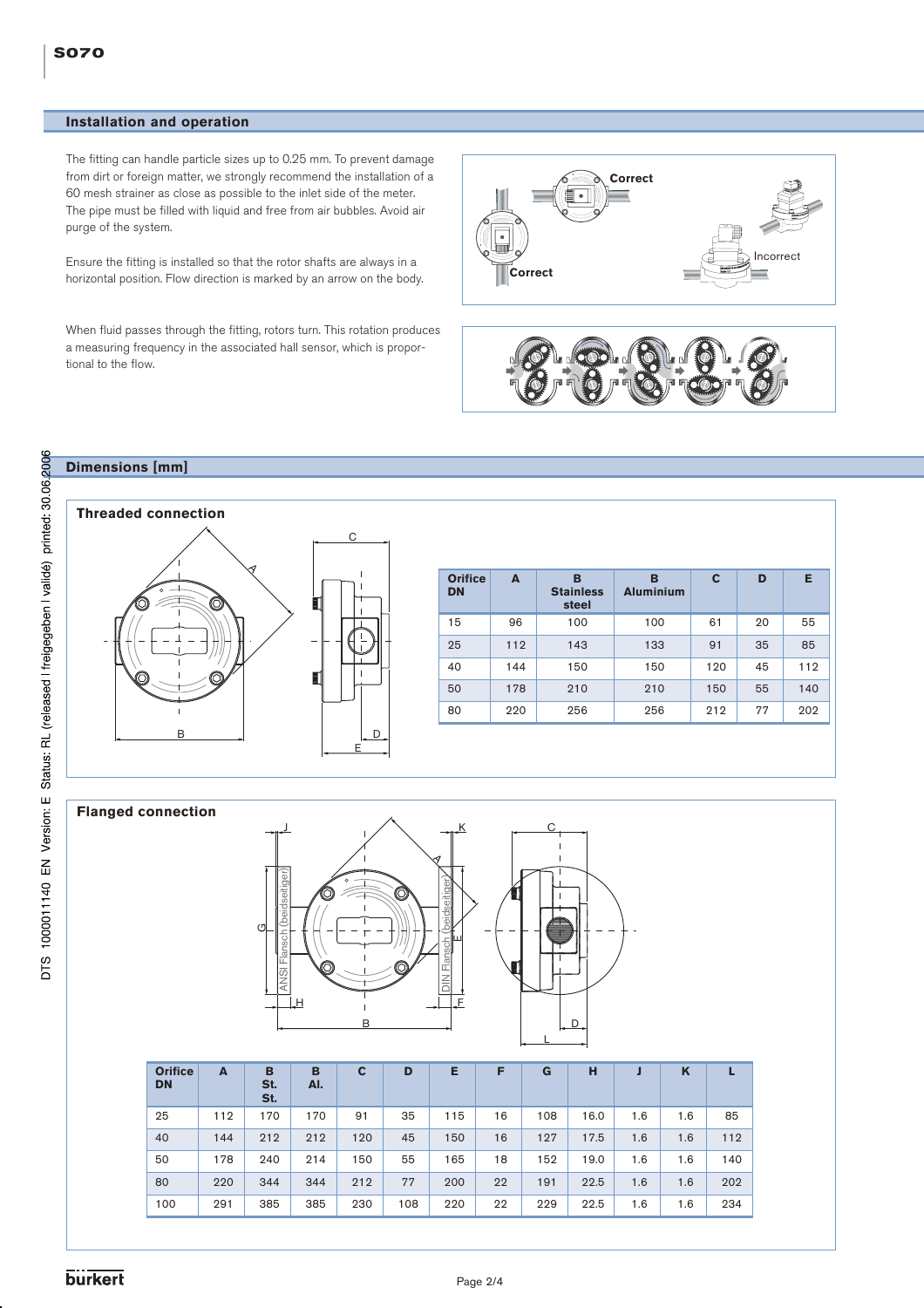# **Ordering chart for fitting S070**

| Orifice | Process<br>connec-<br>tion | Range<br>Flow    |                | material<br>Body | material<br>Rotor | Gasket     | Item no. |
|---------|----------------------------|------------------|----------------|------------------|-------------------|------------|----------|
| DN      |                            | $> 5$ cps        | $<$ 5 $c$ ps   |                  |                   |            |          |
| 15      | G <sub>1/2</sub>           | 2 - 30 l/min     | $3 - 25$ //min | Aluminium        | <b>PPS</b>        | <b>FKM</b> | 443 985  |
|         |                            |                  |                | Stainless steel  | Stainless steel   | <b>FKM</b> | 443 990  |
|         | <b>NPT 1/2</b>             | $2 - 30$ $I/min$ | $3 - 25$ //min | Aluminium        | <b>PPS</b>        | <b>FKM</b> | 443 995  |
|         |                            |                  |                | Stainless steel  | Stainless steel   | <b>FKM</b> | 444 000  |
| 25      | G <sub>1</sub>             | 6 -120 l/min     | 10 - 100 l/min | Aluminium        | <b>PPS</b>        | <b>FKM</b> | 443 986  |
|         |                            |                  |                | Stainless steel  | Stainless steel   | <b>FKM</b> | 443 991  |
|         | NPT <sub>1</sub>           | 6 -120 l/min     | 10 - 100 l/min | Aluminium        | <b>PPS</b>        | <b>FKM</b> | 443 996  |
|         |                            |                  |                | Stainless steel  | Stainless steel   | <b>FKM</b> | 444 001  |
|         | 25 mm DIN 16 flange        | 6 -120 l/min     | 10 - 100 l/min | Aluminium        | <b>PPS</b>        | <b>FKM</b> | 553 637  |
|         |                            |                  |                | Stainless steel  | Stainless steel   | <b>FKM</b> | 553 634  |
|         | 1" ANSI 150 LB flange      | 6 -120 l/min     | 10 - 100 l/min | Aluminium        | <b>PPS</b>        | <b>FKM</b> | 553 636  |
|         |                            |                  |                | Stainless steel  | Stainless steel   | <b>FKM</b> | 553 633  |
| 40      | $G$ 1 1/2                  | 10 - 250 l/min   | 15 - 235 l/min | Aluminium        | <b>PPS</b>        | <b>FKM</b> | 443 987  |
|         |                            |                  |                | Stainless steel  | Stainless steel   | <b>FKM</b> | 443 992  |
|         | NPT 1 1/2                  | 10 - 250 l/min   | 15 - 235 l/min | Aluminium        | <b>PPS</b>        | <b>FKM</b> | 443 997  |
|         |                            |                  |                | Stainless steel  | Stainless steel   | <b>FKM</b> | 444 002  |
|         | 40 mm DIN 16 flange        | 10 - 250 l/min   | 15 - 235 l/min | Aluminium        | <b>PPS</b>        | <b>FKM</b> | 443 988  |
|         |                            |                  |                | Stainless steel  | Stainless steel   | <b>FKM</b> | 443 993  |
|         | 1 1/2" ANSI 150 LB flange  | 10 - 250 l/min   | 15 - 235 l/min | Aluminium        | <b>PPS</b>        | <b>FKM</b> | 443 998  |
|         |                            |                  |                | Stainless steel  | Stainless steel   | <b>FKM</b> | 444 003  |
| 50      | G <sub>2</sub>             | 15 - 350 l/min   | 30 - 300 l/min | Aluminium        | <b>PPS</b>        | <b>FKM</b> | 553 640  |
|         | NPT <sub>2</sub>           | 15 - 350 l/min   | 30 - 300 l/min | Aluminium        | <b>PPS</b>        | <b>FKM</b> | 553 641  |
|         | 50 mm DIN 16 flange        | 15 - 350 l/min   | 30 - 300 l/min | Aluminium        | <b>PPS</b>        | <b>FKM</b> | 443 989  |
|         |                            |                  |                | Stainless steel  | Stainless steel   | <b>FKM</b> | 443 994  |
|         | 2" ANSI 150 LB flange      | 15 - 350 l/min   | 30 - 300 l/min | Aluminium        | <b>PPS</b>        | <b>FKM</b> | 443 999  |
|         |                            |                  |                | Stainless steel  | Stainless steel   | <b>FKM</b> | 444 004  |
| 80      | G <sub>3</sub>             | 20 - 733 l/min   | 66 - 616 l/min | Aluminium        | Aluminium         | <b>FKM</b> | 553 642  |
|         | NPT <sub>3</sub>           | 20 - 733 l/min   | 66 - 616 l/min | Aluminium        | Aluminium         | <b>FKM</b> | 553 643  |
|         | 80 mm DIN 16 flange        | 20 - 733 l/min   | 66 - 616 l/min | Aluminium        | Aluminium         | <b>FKM</b> | 553 645  |
|         | 3" ANSI 150 LB flange      | 20 - 733 l/min   | 66 - 616 l/min | Aluminium        | Aluminium         | <b>FKM</b> | 553 644  |
| 100     | 100 mm DIN 16 flange       | 120 - 1200 l/min |                | Aluminium        | Aluminium         | <b>FKM</b> | 553 647  |
|         | 4" ANSI 150 LB flange      | 120 - 1200 l/min | $- - -$        | Aluminium        | Aluminium         | <b>FKM</b> | 553 646  |

## **Ordering chart spare parts for fitting Type S070**

| <b>Description</b> | Size<br><b>Orifice</b> |        | <b>Materials</b> | o,<br><b>Item</b> |  |
|--------------------|------------------------|--------|------------------|-------------------|--|
|                    | [mm]                   | [inch] |                  |                   |  |
| Rotor              | <b>DN 15</b>           | 1/2"   | <b>PPS</b>       | 550 933           |  |
|                    |                        |        | Stainless steel  | 550 934           |  |
|                    | <b>DN25</b>            | 1"     | <b>PPS</b>       | 550 937           |  |
|                    |                        |        | Stainless steel  | 550 938           |  |
|                    | <b>DN40</b>            | 11/2"  | <b>PPS</b>       | 550 941           |  |
|                    |                        |        | Stainless steel  | 550 942           |  |
|                    | <b>DN50</b>            | 2"     | <b>PPS</b>       | 550 945           |  |
|                    |                        |        | Stainless steel  | 550 946           |  |

| <b>Description</b> | <b>Size</b><br><b>Orifice</b> |        | <b>Materials</b> | <u>o</u><br><b>Item</b> |  |
|--------------------|-------------------------------|--------|------------------|-------------------------|--|
|                    | [mm]                          | [inch] |                  |                         |  |
| O-ring             | <b>DN 15</b>                  | 1/2"   | <b>EPDM</b>      | 550 929                 |  |
|                    |                               |        | <b>FKM</b>       | 550 930                 |  |
|                    | <b>DN25</b>                   | 1"     | <b>EPDM</b>      | 550 935                 |  |
|                    |                               |        | <b>FKM</b>       | 550 936                 |  |
|                    | <b>DN40</b>                   | 11/2"  | <b>EPDM</b>      | 550 939                 |  |
|                    |                               |        | <b>FKM</b>       | 550 940                 |  |
|                    | <b>DN50</b>                   | 2"     | <b>EPDM</b>      | 550 943                 |  |
|                    |                               |        | <b>FKM</b>       | 550 944                 |  |